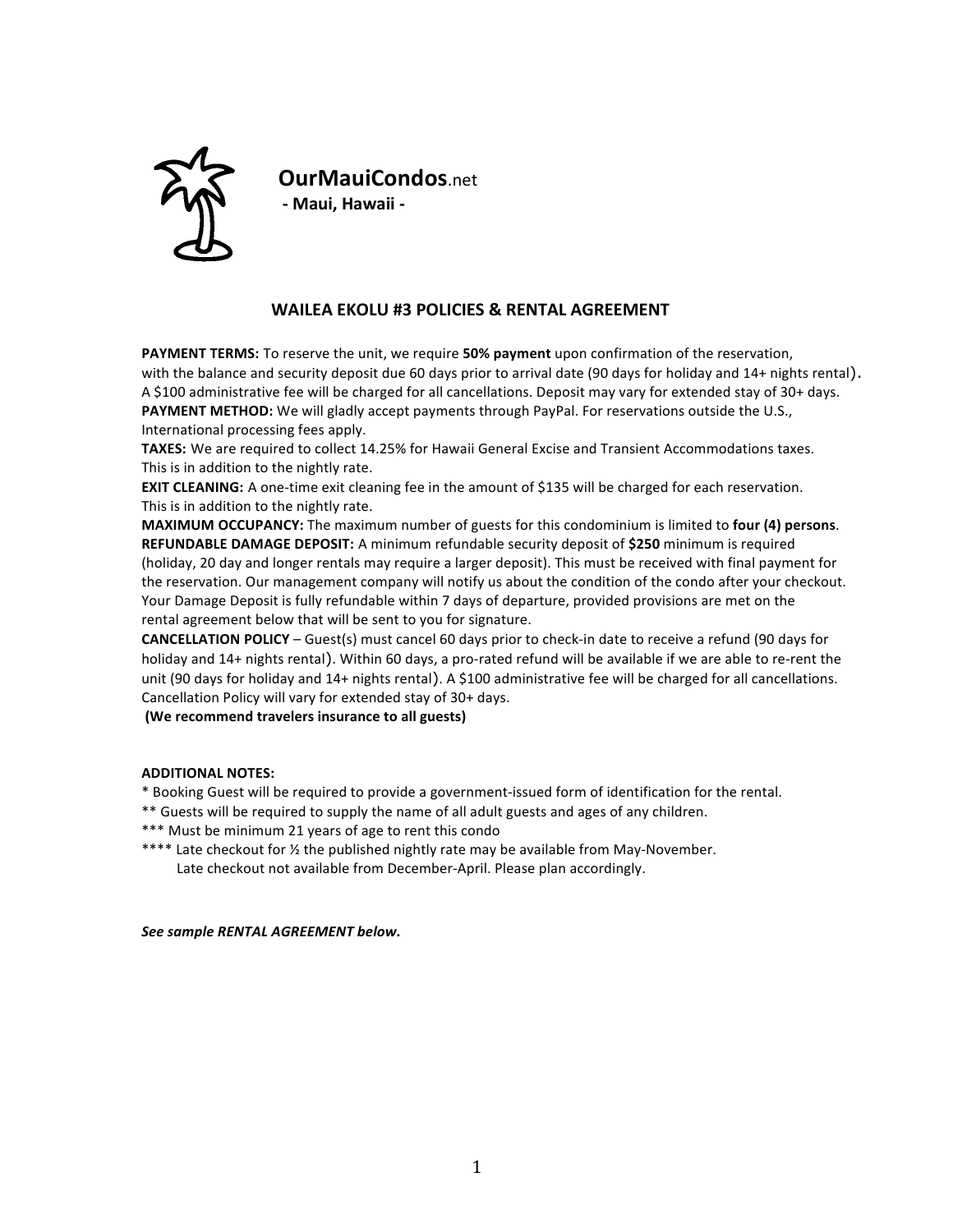## **SHORT TERM RENTAL AGREEMENT**

**PROPERTY ADDRESS:** 10 Wailea Ekolu Place, Wailea, HI 96753

**CHECK-IN** is 3:00pm AND **CHECK-OUT** is 11:00am. No early check-in or late check-out unless previously arranged. **NON-SMOKING:** This is a non-smoking unit. PLEASE REFRAIN FROM SMOKING IN THE CONDO AND ON THE LANAI. **PETS** are NOT permitted in rental units.

**PAYMENT**– To reserve the unit, we require **50% payment** upon confirmation of the reservation, with the balance and security/damage deposit due 60 days prior to arrival date (90 days for holiday and 14+ nights rental). A \$100 administrative fee will be charged for all cancellations. Deposit may vary for extended stay of 30+ days. Failure to submit final payment in the required number of days prior to arrival, may result in a cancellation of the reservation. Cancellation fees would apply (see CANCELLATIONS below).

**REFUNDABLE SECURITY DEPOSIT** - A minimum refundable security/damage deposit of \$250 minimum is required (holiday, 20 day and longer rentals may require a larger deposit). This must be received with final payment for reservation. Our management company will notify us about the condition of the condo after your checkout. This Deposit is fully refundable within 7 days of departure,

provided the following provisions are met.

a. No damage is done to unit or its contents, beyond normal wear and tear. No linens, towels, glassware or other property are lost or damaged.

b. No charges are incurred due to contraband, pets or collection of rents or services rendered during the stay.

- c. All keys are left inside the unit and the unit is left locked.
- d. All charges accrued during the stay are paid prior to departure.
- e. No early check-in or late check-out unless previously arranged.
- f. No evidence of smoking in the condo or on the lanai.
- g. There is a \$25 charge for a lost pool key.

h. The Guest(s) is not evicted by the Owner, Owner representative, local law enforcement or the security company employed by Wailea Ekolu.

i. Additional charges may be incurred for breakage, damage, housekeeping charges required beyond normal use, excessive laundry or cleaning.

j. Maximum occupancy of four (4) persons is not exceeded. No additional guests may occupy the residence over number stated on the reservation.

**CANCELLATIONS** – Travelers must cancel 60 days prior to check-in date to receive a refund (90 days for holiday and 14+ nights rental). Within 60 days, a pro-rated refund will be available if we are able to re-rent the unit (90 days for holiday and 14+ nights rental). A \$100 administrative fee will be charged for all cancellations. Cancellation Policy will vary for extended stay of 30+ days.

**MAXIMUM OCCUPANCY/MINIMUM STAY** - The maximum number of guests for this condominium is limited to four (4) **persons**. 

This property requires a 4 to 14 night minimum stay depending on the time period.

**NO DAILY MAID SERVICE** - While linens and bath towels are included in the unit, daily maid service is not included in the rental rate. Additional housekeeping services are available at an additional rate.

**OWNER ACCESS TO PROPERTY** - Renter agrees that Owner, Owner representative and Kamaole Sands management may access the property with reasonable notice for reasons of maintenance and repair.

**TERMS OF OCCUPANCY**- Upon the Departure Date, the Guest(s) shall depart the property address without the necessity of notice from Owner, in good order and condition, remove all personal property; and shall surrender to Owner all keys to the property.

**SUBLETTING**- The Guest(s) shall not sublet the property to another party.

**QUIET ENJOYMENT**- The Guest(s) shall behave in a civilized manner and shall be good neighbors respecting the rights of the surrounding property owners/guests. The Guest(s)shall not create noise or disturbances likely to disturb or annoy the surrounding property owners. Creating a disturbance of the above nature may be grounds for immediate termination of this agreement and Guest(s) may be asked by the Owner, Owner representative or Wailea Ekolu Village Association to immediately vacate the premises. Quiet hours are from 10PM to 8AM.